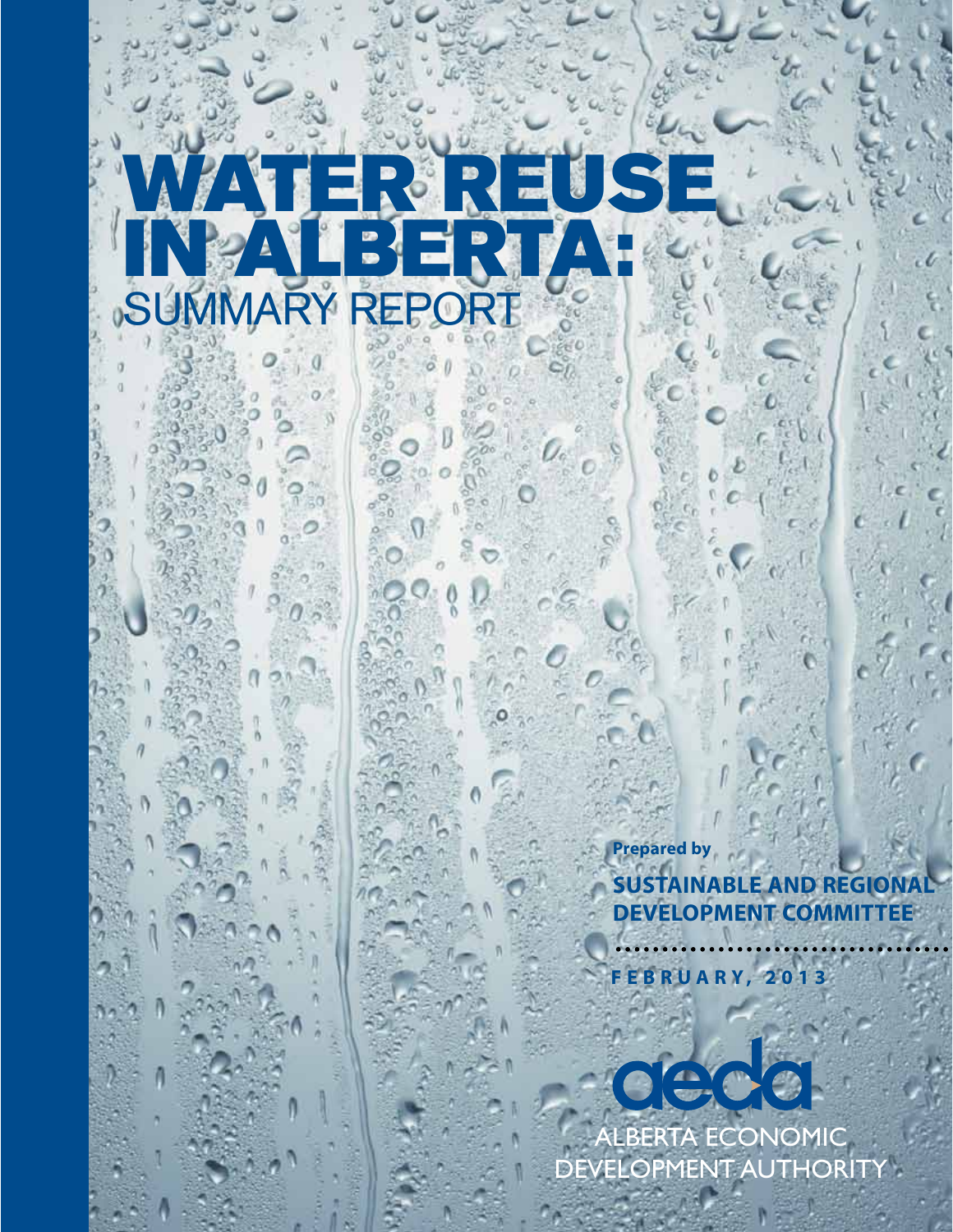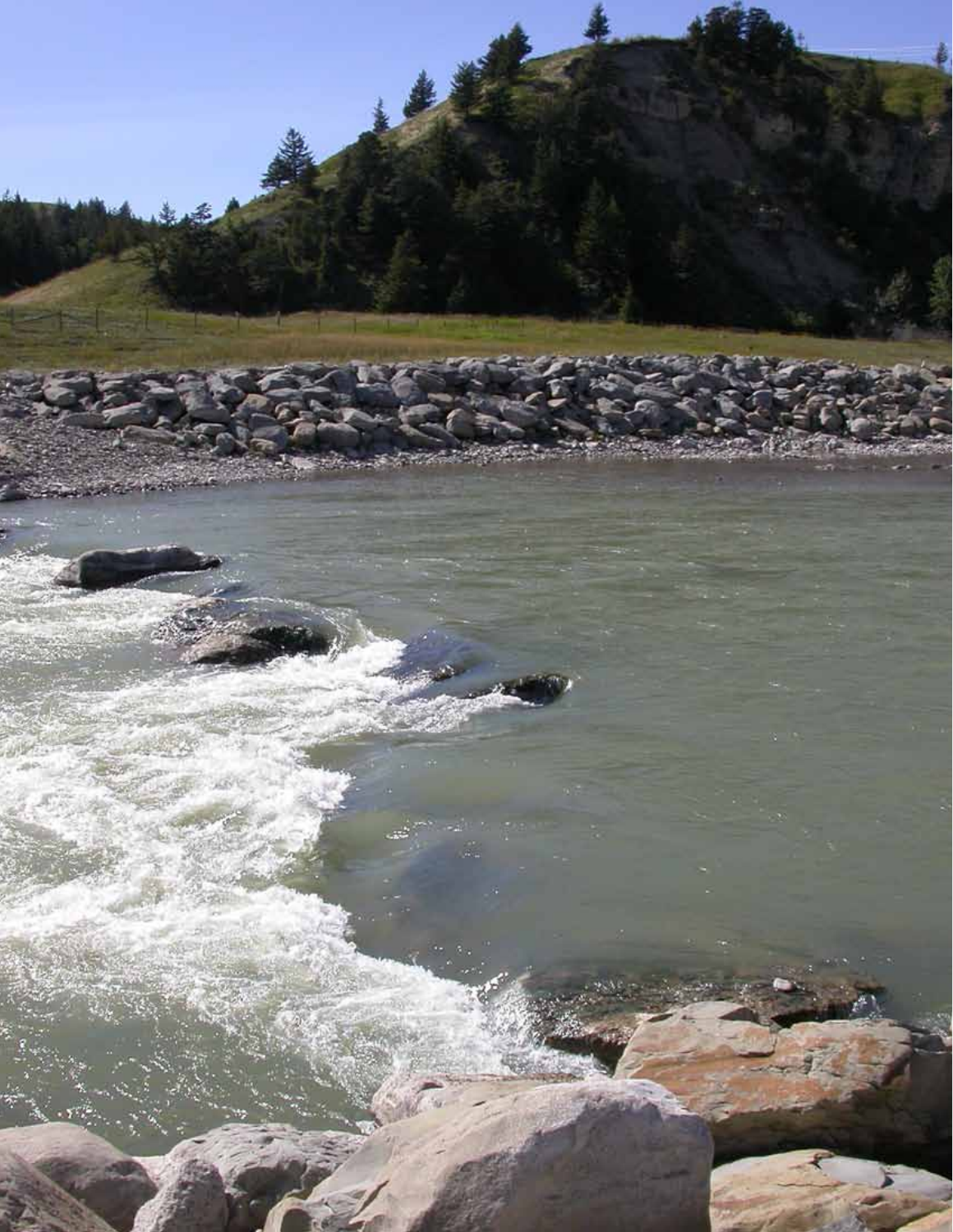#### **M e s s a g e f r o m AE D A**

#### Dear Premier Redford:

The Alberta Economic Development Authority's (AEDA) committee on Sustainable and Regional Development is pleased to present you with this report titled 'Water Reuse in Alberta.' The report outlines Alberta's water supply challenges, provides an overview of water reuse policy and legislation, and highlights the impacts of current water reuse restrictions on economic development across the province. The report concludes with a number of recommendations for the Province's consideration.

The Government of Alberta needs to invest resources to address Alberta's water supply challenges and ensure that water issues do not continue to hamper economic growth. In light of growing user demands on water, current water legislation and practices do not promote sustainable growth. Water reuse is an important policy matter whose urgency is only hastened by continued reports of economic stagnation due to the unavailability of water. Action on this file must be a priority if Alberta is to maintain its economic momentum.

This summary report places emphasis on the challenges of present water practices and legislation, outlines existing opportunities to address those challenges, and articulates clear recommendations for the Government of Alberta. In the development of this report, AEDA collaborated with and sought input from the departments of Environment and Sustainable Resource Development and Enterprise and Advanced Education.

We encourage the Province to support and develop water reuse legislation that is environmentally, economically and socially sustainable. Alberta can be a leader on this important economic development issue, joining British Columbia in being the only provinces in Canada to boast water reuse guidelines and regulations.

We encourage the Government to continue their focus on this important issue.

Yours truly,

 $\mathbb{X} \times \mathbb{N}$ 

Barry M. Heck Mike Mahon

*AEDA Chair Chair, Sustainable and Regional Development Committee*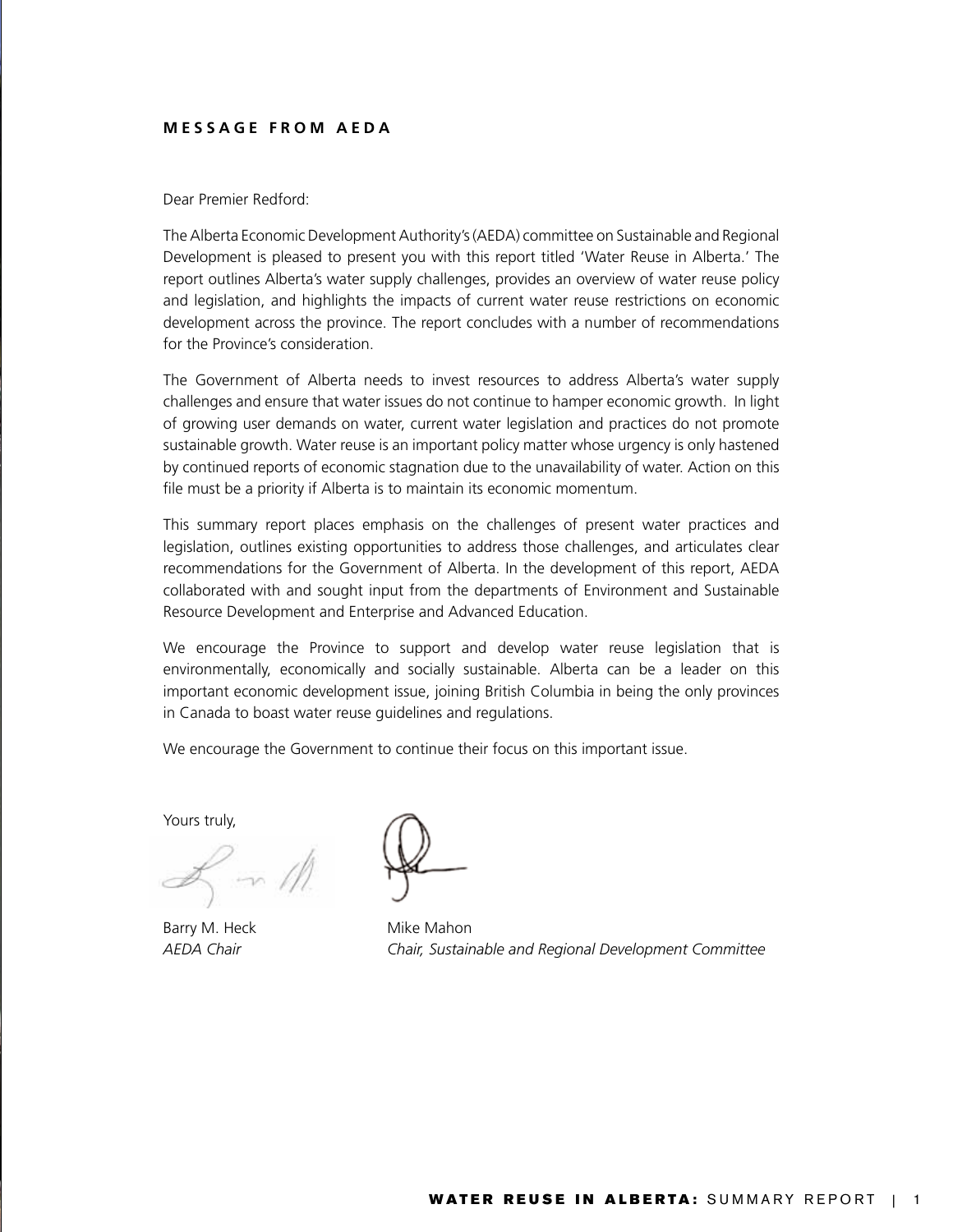# 1.0

*As outlined by the Alberta government in the Water for Life: Alberta's Strategy for Sustainability almost a decade ago, there is a significant need to address Alberta's water supply challenges and ensure that access to water, or lack thereof, does not constrain or hamper community development and economic growth.*

While the political support for water reuse has grown, findings of research undertaken for this report suggest that current legislation in Alberta has not allowed the practical application of water reuse to match this political will. If Alberta is to meet growing demands on water resources and maintain a competitive and sustainable economy, the province must update its water management and reuse policy, legislation, technologies and practices, and integrate the concepts into its current water governance and water license allocation systems.

This summary report provides an overview of the regional water allocation, licenses, use and return flow in Alberta; it provides an update on water reuse policy and legislation in Alberta and Canada; and it describes the water supply and reuse experience in five of the land use regions as defined by Alberta's Land Use Framework (LUF). The perspectives and experiences shared by individuals, and examples of how water reuse is currently impacting economic development are presented. Based on the above work, nine key challenges, opportunities, and recommendations are summarized at the end of the report.

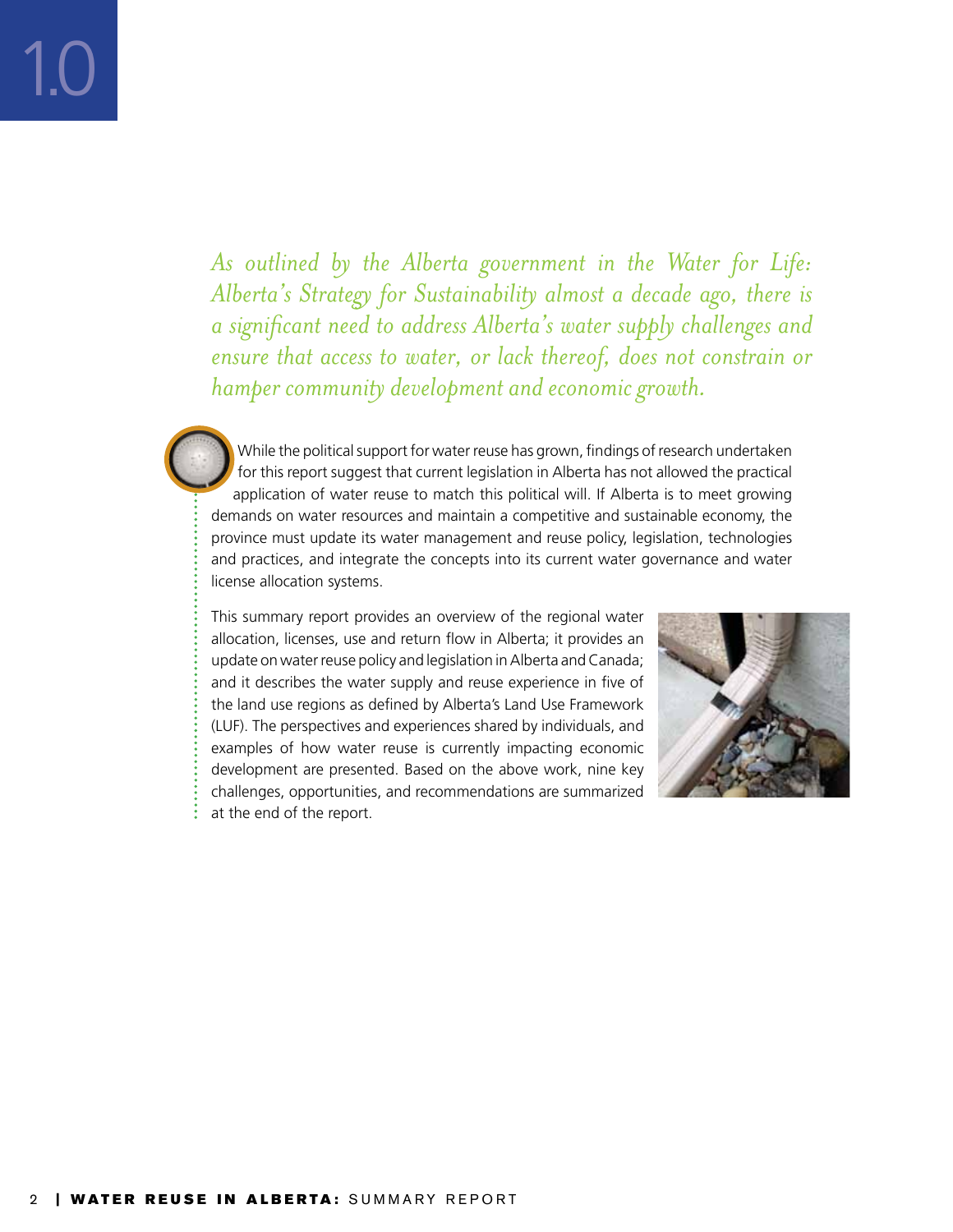## DEFINING WATER REUSE

In order to facilitate discussion on water reuse policy and technology with stakeholders, this report used the following definition of reused water:

*"Water that has been altered from its original state through municipal, industrial, or agricultural use and subsequently used for the original purpose or a new purpose with or without treatment"*

It is notable that the terms "water reuse" and "water recycling" are interchangeable within the energy industry.

The report also references potential sources of water (see Table 1) and the economic sectors and respective water reuse applications (see Table 2). It is within the context of these definitions that water reuse is discussed throughout this report.

| <b>Water Source</b>         | <b>Definition</b>                                                                                                                                                                                                                                                                                                         |
|-----------------------------|---------------------------------------------------------------------------------------------------------------------------------------------------------------------------------------------------------------------------------------------------------------------------------------------------------------------------|
| <b>Municipal Wastewater</b> | Wastewater collected at a central facility for treatment to quality<br>levels required by Alberta Environment and Sustainable Resources (ESRD)<br>for release back to the environment.                                                                                                                                    |
| Greywater                   | Untreated water from kitchen sinks, bathrooms and laundry drains,<br>NOT including sewage.                                                                                                                                                                                                                                |
| Industrial Wastewater       | Water which comes into contact with any raw material, product<br>produced from the raw material, or by-product, including waste,<br>from processing the raw material. This source also includes other<br>effluents from water use within industrial facilities (e.g. cooling water,<br>boiler blowdown, flow back water). |

### Table 1: **Potential sources of water for reuse applications.**

#### Table 2: **WATER REUSE DEFINED BY APPLICATION.**

| <b>Sector</b>             | <b>Application</b>                                                                            |
|---------------------------|-----------------------------------------------------------------------------------------------|
| Agriculture               | <b>Irrigation</b>                                                                             |
| Municipal &<br>Commercial | Landscape irrigation, domestic use, fire protection, road cleaning                            |
| Industrial                | Cooling water, process water, dust control, concrete mixing,<br>soil compaction, domestic use |
| Energy                    | Injection for extraction, process water, boiler make-up water,<br>domestic use                |
| <b>Recreation</b>         | Surface water augmentation, recreational and aesthetic features                               |
| Environment               | Wetland management, surface water augmentation                                                |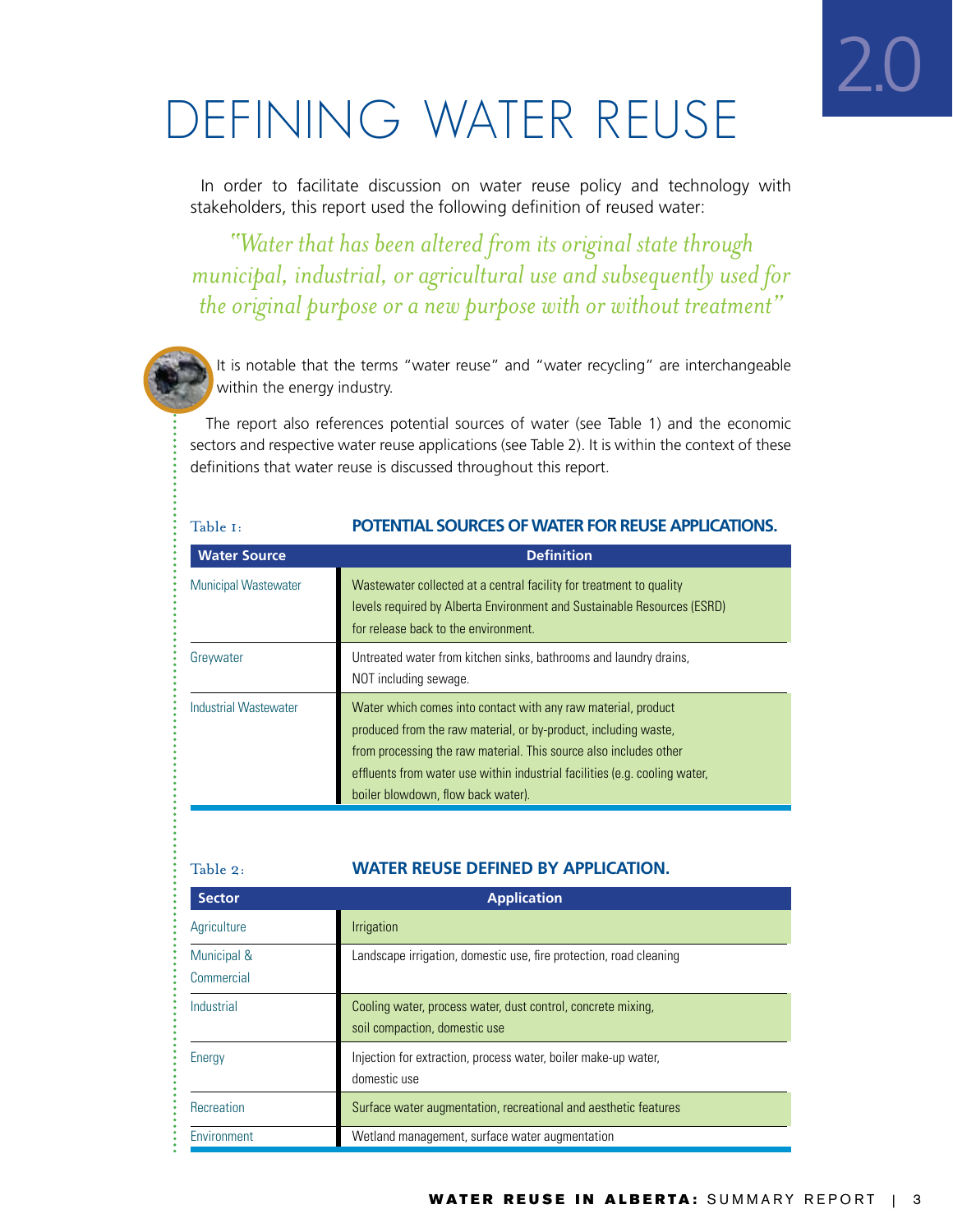## METHODOLOGY 3.0

*Primary and secondary research was undertaken for this report. As part of the primary research, a review of existing policies and regulations related to water reuse in Alberta, British Columbia, the United States, and Australia was undertaken to understand current barriers and opportunities.* 

A series of interviews with individuals from the water industry in five land use regions, as defined in Alberta's Land Use Framework (LUF) was undertaken to obtain their perspectives and experiences.

Secondary research included gathering and reviewing existing research on the state of water in the province. Research was conducted on existing water supply and demands and impacts of water on the economy. In some cases, information on specific initiatives or statistics provided by interviewees was verified through research. Specific research was conducted in regions where interview participation was lacking.

## RVIEW OF WATER IN ALBERTA 4.0

Water availability is emerging as one of Alberta's primary resource issues and each region has unique challenges. Approximately 80 percent of the water supply in this Province is located in the north, while approximately 80 percent of water demand is in the south (Alberta WaterSMART, 2008a).

The existing state of water in each of the land use regions throughout the province was outlined in the 2008 Sustainable Water Management and Economic Development in Alberta report by Alberta WaterSMART, and is summarized below in Table 5. The summary outlines the allocation, licenses, use and return flow in each region.

| <b>Land Use</b><br><b>Region</b>          | <b>Major Land /</b><br><b>Water Use</b>          | <b>Annual River Flows</b>                     |                                          |                                          |                                                 |                                                  |                                                                  |                                         |
|-------------------------------------------|--------------------------------------------------|-----------------------------------------------|------------------------------------------|------------------------------------------|-------------------------------------------------|--------------------------------------------------|------------------------------------------------------------------|-----------------------------------------|
|                                           |                                                  | <b>Natural</b><br><b>Flow</b><br>(billion m3) | Protected<br><b>Flow</b><br>(billion m3) | Allocated<br><b>Flow</b><br>(billion m3) | <b>Licensed</b><br><b>Use</b><br>(% Allocation) | <b>Estimated</b><br>Use (2005)<br>(% Allocation) | Forecast<br><b>Increased Use</b><br>$(2020)^2$<br>(% Allocation) | Return<br><b>Flow</b><br>(% Allocation) |
| South<br>Saskatchewan                     | Irrigation, Municipal,<br>Commercial, Industrial | 9.40                                          | 3.55                                     | 5.235                                    | 83                                              | 46                                               | 52                                                               | 17                                      |
| <b>Red Deer</b>                           | Private Irrigators, Municipal                    | 1.85                                          | N/A                                      | 0.372                                    | 72                                              | 62                                               | 66                                                               | 28                                      |
| <b>North</b><br>Saskatchewan              | Industrial Cooling, Municipal                    | 7.55                                          | 3.78                                     | 2.808                                    | 18                                              | 10                                               | 14                                                               | 82                                      |
| Upper Peace and<br><b>Upper Athabasca</b> | Municipal, Forestry, First Nations               | 66.0                                          | N/A                                      | 0.573                                    | 59                                              | 38                                               | 57                                                               | 41                                      |
| Lower Athabasca                           | Oil and Gas, Mining                              | 20.0                                          | N/A                                      | 0.551                                    | 86                                              | 23                                               | 65                                                               | 14                                      |
| Lower Peace                               | Municipal, Forestry, First Nations               | 70.0                                          | N/A                                      | 0.023                                    | 66                                              | 39                                               | 43                                                               | 34                                      |

#### Table 5: **Summary of 2005 water allocation, licenses, use and return flow.**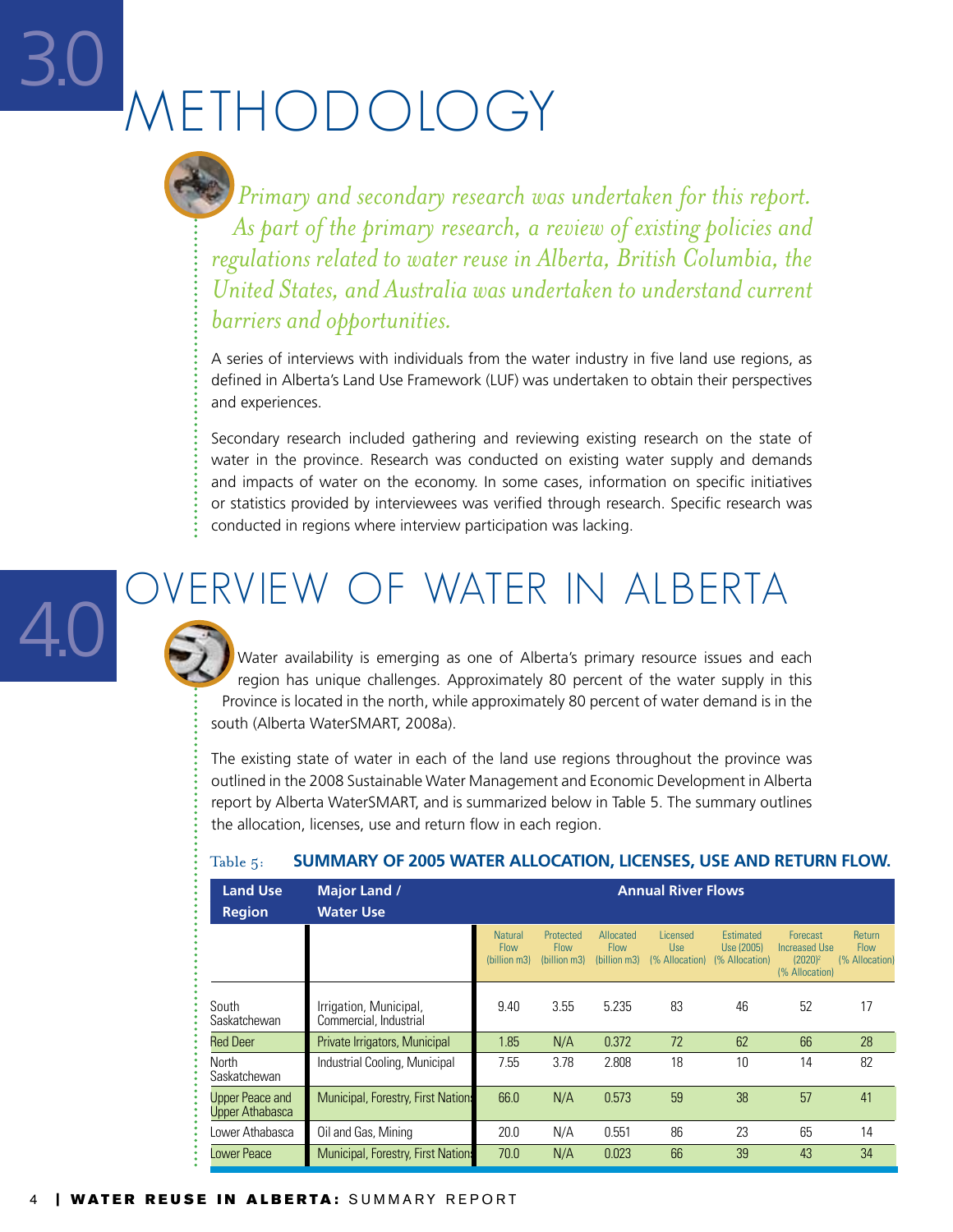

## WATER REUSE POLICY AND LEGISLATION

 Alberta Environment and Sustainable Resource Development (ESRD) recognizes the need for the development of

### *"appropriate regulations and water quality and technical standards or guidelines to facilitate the safe use of reclaimed wastewater".*

Although such standards and guidelines have been published at the national level, the Government of Alberta—namely ESRD—states that "reclaimed wastewater from any source cannot be used inside buildings or for other domestic applications in Alberta" (Government of Alberta, 2012). However, Alberta has passed the 2010 Alberta Guidelines for Rainwater Harvesting, which allows the reuse of water collected from roofs.

Alberta Municipal Affairs had also released a fact sheet titled "Alternative Solutions Guide for Reclaimed Water Reuse". The fact sheet provides clarification on how stakeholders should proceed with developing proposals for obtaining approvals of water reuse applications, indicating that individuals must obtain a variance under the Safety Codes Act and a variance by the technical administrator of the equipment used for the application. It also indicates that individuals must obtain approvals to use certain natural source water through the authority having jurisdiction or ESRD, as well as a number of other detailed information requirements. Due to the complexity of issues such as ownership and return flow, it is expected that ESRD will not issue water reuse-related approvals in the near future, especially in the South Saskatchewan River Basin.

Some progress has been made on a national level with the 2010 updates to the *National Plumbing Code*, which supports the use of reclaimed water and governs plumbing in Alberta, the publication of the *CSA B128.1-06/B128.2-06 (R2011)/B128.3-12 Design and Installation of Non-Potable Water Systems/Maintenance and Field Testing of Non-Potable Water Systems/Performance of Non-Potable Water Reuse Systems*, and the publication of the *2010 Canadian Guidelines for Domestic Reclaimed Water for Use in Toilet and Urinal Flushing*, which reference these CSA standards. However, the National Plumbing Code only allows the use of non-potable water for flush toilets, urinals and subsurface irrigation systems. It does not allow for closed loop greywater use applications within buildings.

The Municipal Affairs fact sheet described above references the National Building Code, and the Health Canada Guidelines. However, to our knowledge, these documents have not been used in Alberta to develop provincial water reuse policies and regulations.

Another issue concerning policy is return flow and ownership of treated wastewater. The return flow allowance in diversion licences is important because water that is returned to the river is assumed to be available for other licensees. Return flows will change with the emergence of water reuse initiatives. The amount of water returned to the river after it is reused depends on how the water is reused.

The political challenges are twofold: 1) balancing the desire for increased conservation and reuse with the need to maintain flow levels in the river for downstream users and for a healthy aquatic ecosystem; and 2) the issue of who owns treated wastewater.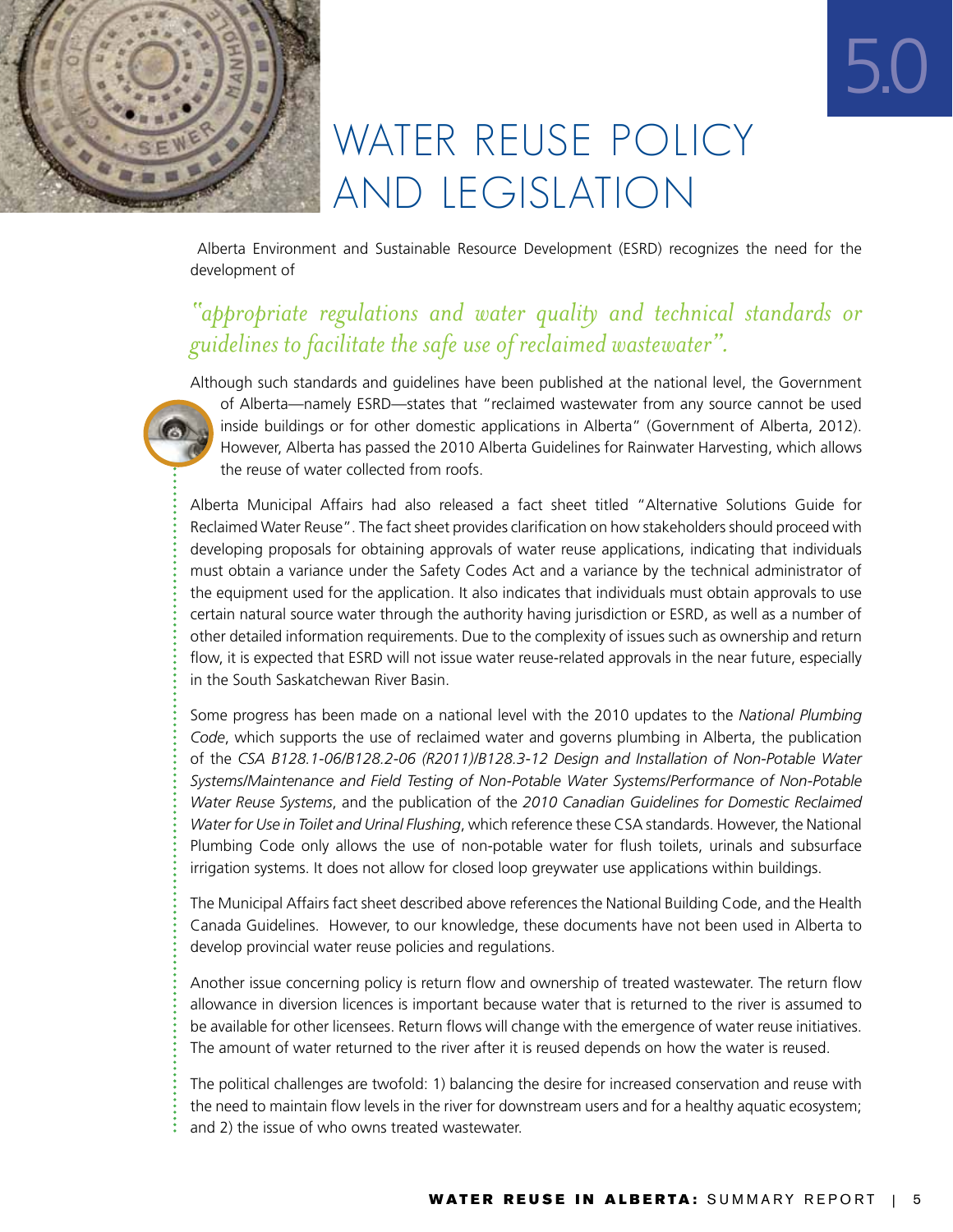# 6.0

## REGIONAL PERSPECTIVES

Interviews were conducted with municipal, industry, and regulatory leaders on water availability and use in each land use region. A brief description of the water use and anticipated growth in each region and a brief summary of interview perspectives is provided below. A detailed summary of interview perspectives and secondary research findings from each region is provided in Appendix A.

#### **South Saskatchewan Region**

The SSR accounts for about 73 percent of all estimated water use in the Province (Alberta WaterSMART, 2008a). In this region, the majority of water allocations are for the irrigation-agriculture sector and the municipal sector, representing 79 percent (Government of Alberta, 2009) and 14 percent of allocated water, respectively. This represents virtually all of the Province's water allocations for irrigation and approximately 68 percent of all municipal water allocations in Alberta. Approximately 89 percent of water consumed for municipal purposes within the region is from populations currently residing in cities and towns. Eighty percent of people in this region live in the Calgary metropolitan area. Population growth in urban centers is expected to continue growing at a rapid rate, with an estimated increase of two million people by 2076, of which 1.6 million are expected to reside in the Calgary metropolitan area (Government of Alberta, 2009).

The planning and implementation of water reuse projects in this region has grown in recent years, though experience remains limited. Some experiences are common among municipalities, while perceptions, approaches, and goals related to water reuse vary substantially.

The key challenges in the SSR are a result of the closed basin. Access to water for multi-sector development is currently limited to water transfers. **This has led to considerable tension throughout the region with respect to water licensing and allocation, and regional solutions.** Access to water is vital to allow for anticipated growth; the urgency of addressing these issues resides significantly in this geographic region.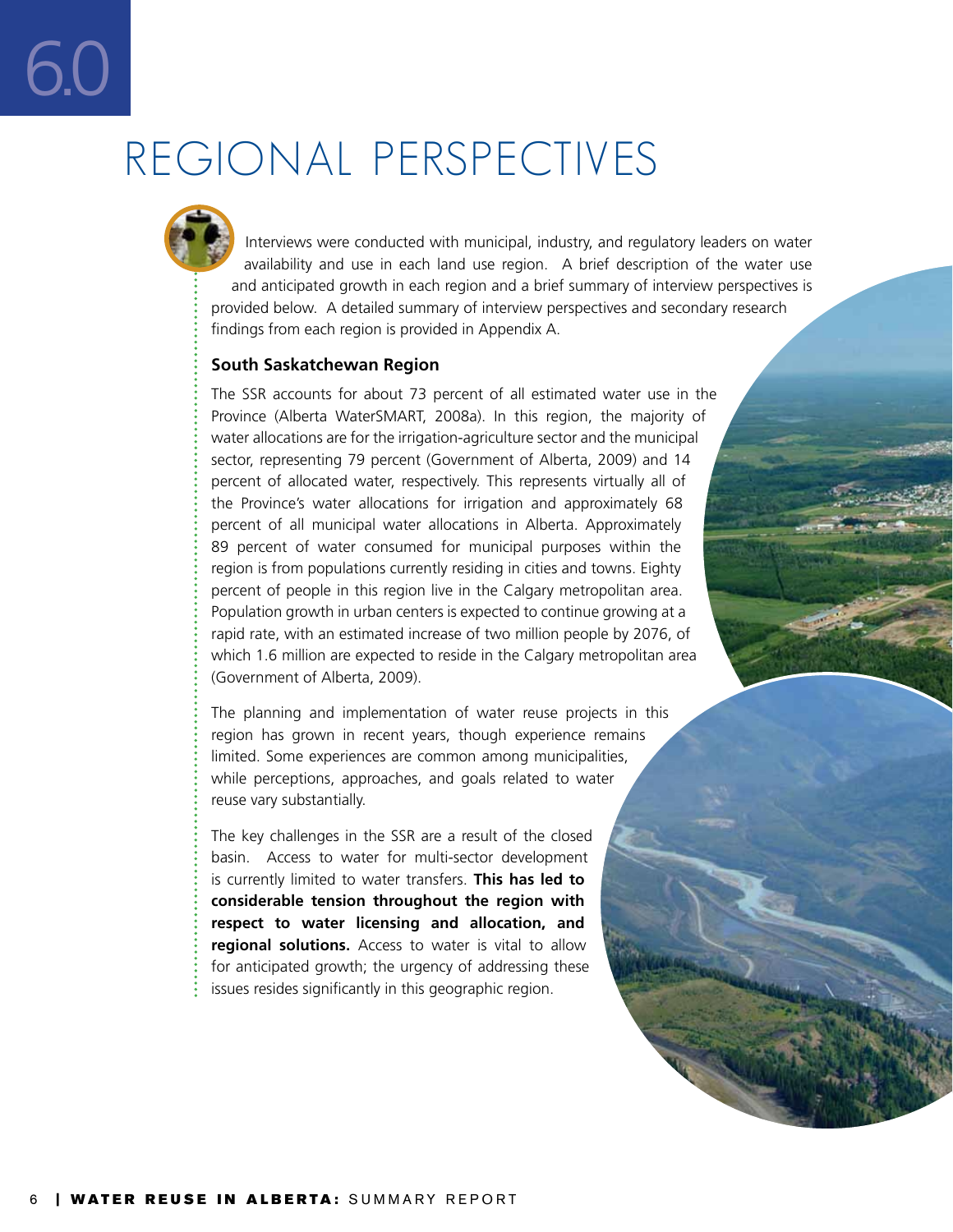#### **North Saskatchewan Region**

Edmonton is projected to grow by about 60 percent to 1.6 million people by 2040. This will correspond with significant growth in residential, commercial and industrial sectors. It is clear from the Edmonton Municipal Development Plan (MDP) that the City is focusing on water reuse in the industrial sector to reduce the total amount of water diverted from the natural water systems in the region. Due in part to the inextricable link between quality and quantity, short and long term planning for reuse is happening in this region at the municipal, industrial, energy, and cross-sector levels.

> The perspectives from this region with respect to water reuse implementation represent the opinions of the municipal representative interviewed, the policies of the Edmonton MDP, and statements from the Water Management Framework for the Industrial Heartland and Capital Region.

 There is significant policy support and desire to reduce license allocations and limit new withdrawals, to mandate the reuse of wastewater and to limit all or some wastewater release to the river. It appears that the lack of a provincial regulatory framework may not have an impact on the inertia behind efforts to reuse water in this region. This has the potential to lead to political and technical inconsistencies in water reuse implementation practices across the province, in particular with respect to the issues of ownership.

#### **Red Deer Region**

In an area made up of numerous small communities, the development of regional systems has become an interest to many. The population of Red Deer in 2011 was approximately 92,000 people (City of Red Deer, 2011), and projections for the 2031 population have been estimated to be 185,000 people (Schollie, 2006). In a 2006 comparison of 16 municipalities, Red Deer had the fourth lowest water price rates in Alberta. Perspectives from this region in Appendix A come from the Red Deer MDP, and the Red Deer River Alliance integrated watershed management plan and draft water quality objectives for the River.

The key challenge in this region is water quality, while water quantity is expected to become a more significant issue in the near future. Documentation indicates that forecasted climate models estimate lower precipitation rates, higher evaporative losses, and lower summer river flows. It appears that local policy support of water reuse projects is not enough to move their implementation forward, and this may be caused by the lack **Solutary framework.**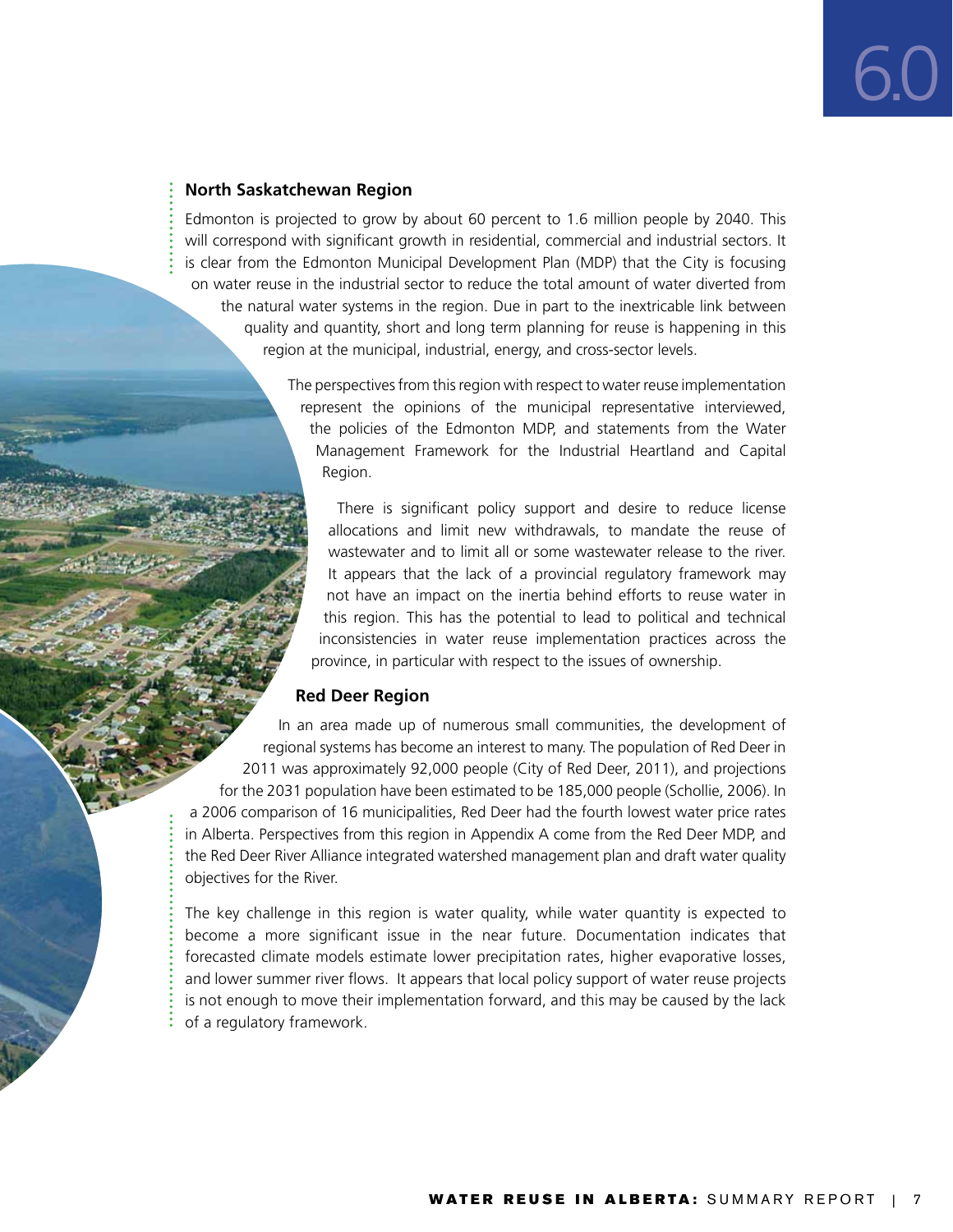

#### **Lower Athabasca Region**

In the Regional Municipality of Wood Buffalo (RMWB), population is expected to more than double in the next 20 years and Fort McMurray is expected to be the third largest urban area in Alberta. The RMWB is currently the home of approximately 104,000 residents, of which 77,000 live in Fort McMurray, and the remaining live within the nine rural communities spread throughout the RMWB. Continual increases in oil and gas development are expected to contribute one trillion dollars into the Canadian economy. Water use is expected to increase due to the growth of industry. It is estimated that between 2005 and 2020, water use will grow by 188% (Alberta WaterSMART, 2008a).

The main challenges are water quality and the management of winter flows. Due to the nature of existing and potential water reuse in this region, return flows is an issue in this region. While the government supports the implementation of municipal wastewater and industrial water reuse and cumulative effects assessments point to water reuse as the option with the least environmental impact; the challenges related to ownership and return flows have not been formally addressed.

#### **Upper Peace and Upper Athabasca Regions**

The Upper Athabasca Region has similar water issues to the Lower Athabasca Region with respect to the upstream petroleum sector and oil sands operations, and variability in seasonal flow. Less long term planning with respect to water use for energy applications has occurred in this region, likely due to the concentration of oil and gas development currently located in the Lower Athabasca.

The diminishing groundwater quality in rural areas, coupled with the requirement of 100 % return flow during low flows on the Wapati River has local authorities exploring long term water supply options that will reduce related infrastructure costs.

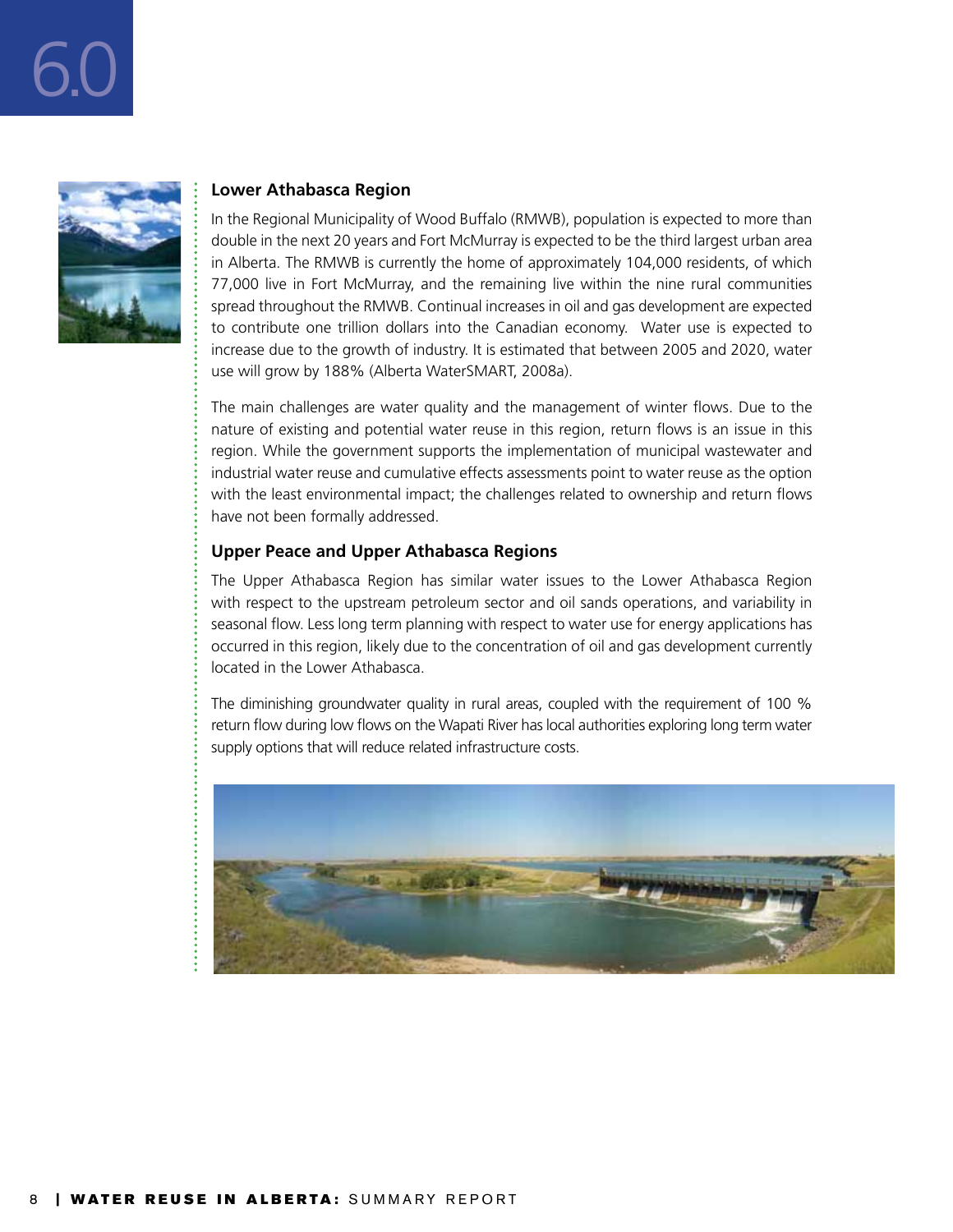## RECOMMENDATIONS

This study has identified a number of key challenges, opportunities and recommendations, as outlined below:

| <b>Challenge</b>                                                                                                                                                                                                | <b>Opportunity</b>                                                                                                                                                                                                                                        | <b>Recommendations for Government</b>                                                                                                                                                                                                                             |
|-----------------------------------------------------------------------------------------------------------------------------------------------------------------------------------------------------------------|-----------------------------------------------------------------------------------------------------------------------------------------------------------------------------------------------------------------------------------------------------------|-------------------------------------------------------------------------------------------------------------------------------------------------------------------------------------------------------------------------------------------------------------------|
| Water supply challenges-resulting from<br>increasing water demand, water gover-<br>nance restrictions, and allocation system<br>provisions-are limiting community devel-<br>opment and economic growth.         | Water reuse practices offer an opportunity<br>to address the water supply challenges in<br>the province.                                                                                                                                                  | Support and develop water reuse legislation or<br>regulations that are environmentally, economically<br>and socially sustainable.                                                                                                                                 |
| Water policy and legislation does not<br>provide a clear definition of water reuse or<br>its sources, thus creating confusion over<br>who has the rights to reused water-the<br>province or the license holder. | Establishing a clear definition for water<br>reuse and identifying water reuse sources<br>would promote more efficient discussions<br>between stakeholders and help them<br>identify who receives the economic benefit<br>of water reuse.                 | Develop a new regulatory framework that includes<br>clear definitions of water reuse, including but not<br>limited to municipal wastewater, grey water, and<br>industrial water (such as boiler water, cooling water<br>and process affected water).              |
| The current regulatory framework is<br>trailing behind the interest of communi-<br>ties to develop water reuse projects, thus<br>hampering innovative solutions to water<br>challenges.                         | Although water issues in each region differ,<br>municipal and industry leaders from across<br>Alberta have a great interest in developing<br>water reuse projects if given the ability<br>through legislation.                                            | Develop water reuse policy, regulations and standards<br>as soon as possible.                                                                                                                                                                                     |
| Alberta appears to be lagging behind<br>other jurisdictions in Canada and around<br>the world in providing a legislative frame-<br>work to support water reuse.                                                 | Legislative frameworks have been devel-<br>oped in British Columbia, the United States<br>and Australia, amongst others, which in<br>turn, can provide guidance for Alberta in<br>updating its regulatory framework.                                      | Undertake a review of existing water reuse regula-<br>tions in other jurisdictions to inform a new water<br>reuse regulatory framework in Alberta.                                                                                                                |
| Each land use region has unique<br>water challenges and potential reuse<br>opportunities.                                                                                                                       | Flexibility in regulations to accommodate<br>regional needs will promote more sustain-<br>able economic growth across the province.                                                                                                                       | Develop a new regulatory framework for Alberta that<br>is sufficiently flexible to accommodate regional needs<br>across the Province.                                                                                                                             |
| The relationship between water reuse and<br>return flows is not well understood.                                                                                                                                | Return flow and water reuse are inextri-<br>cably linked. A better understanding of<br>this relationship can be developed with<br>more modelling and analysis, as well as<br>a review of how other jurisdictions are<br>handling this issue.              | Undertake modelling and analysis of return flow in<br>the South Saskatchewan River Basin, and undertake a<br>review of how other jurisdictions manage return flow<br>requirements, to inform the development of water<br>reuse policy, regulations and standards. |
| Legislation has not kept up with advances<br>in water reuse technology.                                                                                                                                         | Water treatment technologies have<br>advanced significantly over the last several<br>decades, providing more opportunities for<br>safe and cost effective reuse.                                                                                          | Consider existing and future technological advance-<br>ments when developing Alberta's new regulatory<br>framework.                                                                                                                                               |
| The economic drivers for implementing<br>water reuse are not clear in all cases.                                                                                                                                | Further investigation into the cost-benefit<br>and cost allocation of the investment<br>in water reuse is required to convince<br>stakeholders of economic viability. Under-<br>standing the true value of water will help<br>support this economic case. | Conduct analyses of cost-benefits and cost allocation<br>to clearly identify the economic benefits of water<br>reuse for various stakeholders.                                                                                                                    |
| People are concerned about the safety<br>of water reuse systems, potential im-<br>pacts on their health, and the security<br>of the system.                                                                     | Parallel government efforts on develop-<br>ment of regulations and public education<br>initiatives early in water reuse imple-<br>mentation phases will improve efficiency<br>of adoption.                                                                | Initiate the development of public education initiatives<br>on water reuse to enhance the efficiency of water<br>reuse implementation.                                                                                                                            |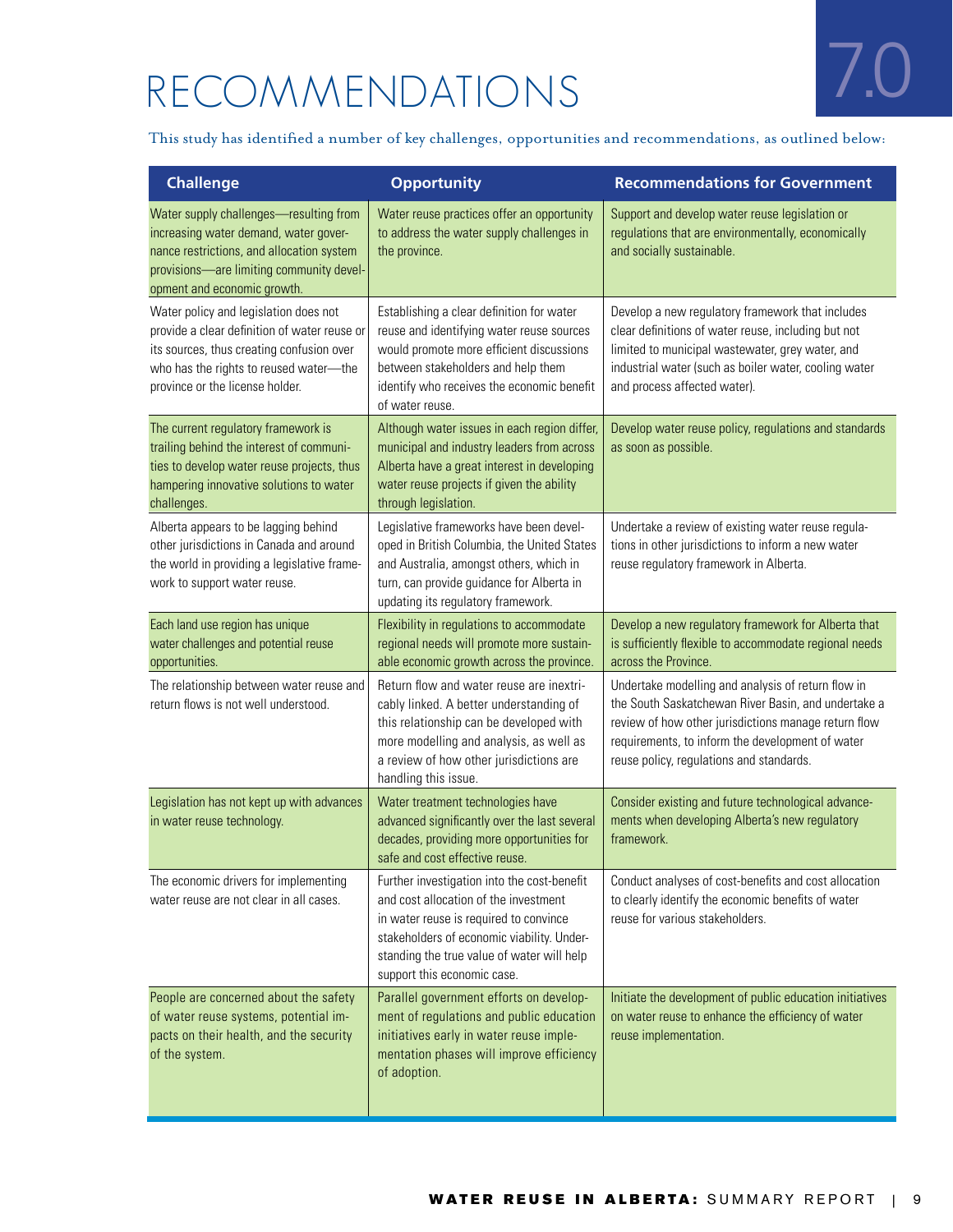#### Appendix A: **Perspectives on water reuse implementation limitations by Land-use Region**

| <b>Theme</b>                            | <b>Perspectives</b>                                                                                                                                                                                                             |
|-----------------------------------------|---------------------------------------------------------------------------------------------------------------------------------------------------------------------------------------------------------------------------------|
|                                         | <b>South Saskatchewan</b>                                                                                                                                                                                                       |
| Water Management Needs                  | . The closed SSRB limits access to water for multi-sector development to water transfers. This has led to considerable tension throughout the<br>region with respect to water licensing and allocation, and regional solutions. |
|                                         | . Individuals from the south central area of the region shared that the public perception over the lack of water may be restricting growth in<br>areas that are in fact not experiencing water shortages.                       |
|                                         |                                                                                                                                                                                                                                 |
| Business case/cost of<br>implementing   | • The demand for reuse is just starting now.                                                                                                                                                                                    |
|                                         | • Water needs to be treated for purpose.                                                                                                                                                                                        |
|                                         | • It is cheaper to treat and reuse water than to source new water.                                                                                                                                                              |
|                                         | • Reusing water is complicated and expensive.                                                                                                                                                                                   |
|                                         | • The technology is available but the business case is not.                                                                                                                                                                     |
|                                         | . There are large costs associated with retrofitting existing infrastructure to accommodate or support reuse.                                                                                                                   |
| Limited use of available<br>technology  | • There is currently limited use of available technology to better manage water quantity.                                                                                                                                       |
| Lack of long term planning<br>for reuse | • Current systems were built prior to the system being constrained and were therefore not built for a constrained system.                                                                                                       |
| Policy and governance                   | . There is a lack of regional water management perspective, regional dialogue, understanding, cooperation and solutions.                                                                                                        |
| support                                 | • Reuse opportunities need to be viewed in the context of the watershed.                                                                                                                                                        |
|                                         | • Management decisions need to be at the basin level.                                                                                                                                                                           |
|                                         | • There is no regional group that has legislative standing.                                                                                                                                                                     |
|                                         | • Initial government support for innovation does not translate into government support for implementation.                                                                                                                      |
|                                         | • There is a need for a paradigm shift from: water coming from one place to: using it again once it has been removed from the system.                                                                                           |
|                                         | • There is a need for a paradigm shift from: a constrained water supply is a constraint to:<br>a constrained water system is both a constraint and an opportunity.                                                              |
|                                         | · Discussion should not be solely on a system need, should also discuss system opportunity.                                                                                                                                     |
|                                         | . Potential growth in the energy sector in this region, specifically for development of tight oil and shale gas resources,<br>may require a more delicate balance of water resource management and governance.                  |
| Inconsistent government and             | • There is a disconnection between different levels of the provincial government on requirements of water reuse systems.                                                                                                        |
| legislative support                     | • Legislation has not caught up with current technology.                                                                                                                                                                        |
|                                         | . The benefit of return flow requirements to the river is not legislatively supported consistently between the municipal and energy sectors.                                                                                    |
|                                         | • Water reused and water returned to the River must be balanced and impacts understood.                                                                                                                                         |
|                                         | • Reuse options should be placed-based.                                                                                                                                                                                         |
| Opportunities                           | • Industrial cooling applications - example Enmax Shepard Energy Center.                                                                                                                                                        |
|                                         | • Golf course irrigation and commercial sub-surface irrigation - example City of Calgary.                                                                                                                                       |
|                                         | • Stormwater harvesting and use for toilet and urinal flushing - example City of Calgary.                                                                                                                                       |
|                                         | • Aquifer storage and recovery - example Rocky View County.                                                                                                                                                                     |
|                                         | • Closed loop water treatment processes - example Rocky View County.                                                                                                                                                            |
|                                         |                                                                                                                                                                                                                                 |
|                                         |                                                                                                                                                                                                                                 |
|                                         |                                                                                                                                                                                                                                 |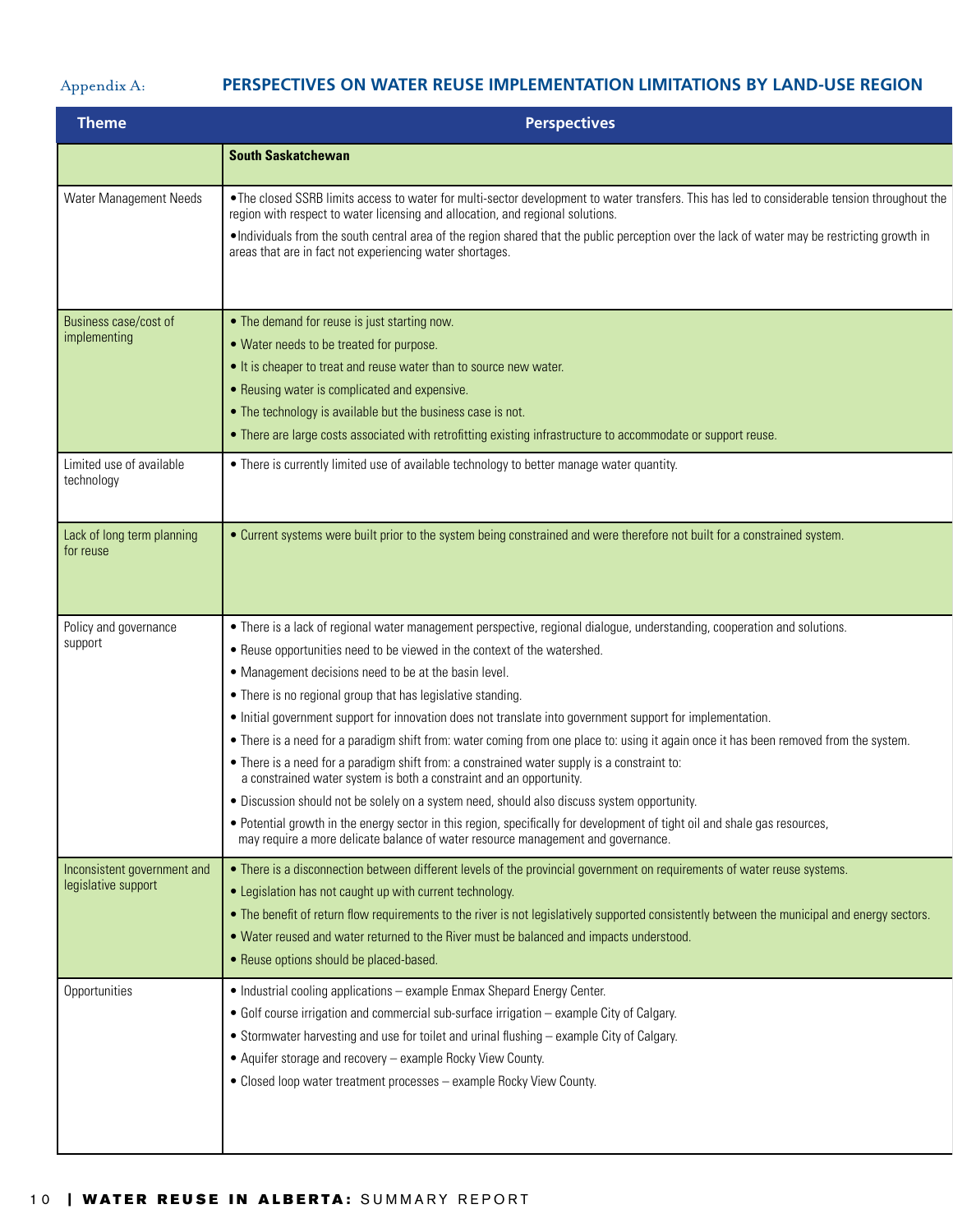| <b>Perspectives</b>                                                                                                                                                                                                                                                                                                                                                                |                                                                                                                                                                                                                                                                           |                                                                                                                                                                                                                                                                                                                                                                                                                                          |                                                                                                                                                                                                                               |
|------------------------------------------------------------------------------------------------------------------------------------------------------------------------------------------------------------------------------------------------------------------------------------------------------------------------------------------------------------------------------------|---------------------------------------------------------------------------------------------------------------------------------------------------------------------------------------------------------------------------------------------------------------------------|------------------------------------------------------------------------------------------------------------------------------------------------------------------------------------------------------------------------------------------------------------------------------------------------------------------------------------------------------------------------------------------------------------------------------------------|-------------------------------------------------------------------------------------------------------------------------------------------------------------------------------------------------------------------------------|
| <b>North Saskatchewan</b>                                                                                                                                                                                                                                                                                                                                                          | <b>Red Deer</b>                                                                                                                                                                                                                                                           | <b>Lower Athabasca</b>                                                                                                                                                                                                                                                                                                                                                                                                                   | <b>Upper Peace/Upper</b><br><b>Athabasca</b>                                                                                                                                                                                  |
| • There is a policy desire to reduce license<br>allocations and limit new withdrawals.<br>• There is a policy desire to mandate the reuse of<br>wastewater and to limit all or some wastewater<br>release to the river.                                                                                                                                                            | • Water quality is the greater concern.<br>• Although quantity is not an issue<br>now, the forecasted climate models<br>indicate lower precipitation rates,<br>higher evaporative losses, and lower<br>summer river flows may reduce water<br>availability in the future. | • The main challenges are water quality and<br>the management of winter flows.<br>• Limited return flows due to the nature of<br>water use in the region.                                                                                                                                                                                                                                                                                | • The main challenges are the<br>management of winter flows.<br>• Groundwater quality is<br>diminishing in rural areas.<br>• 100% return flow is required<br>during low flow periods.                                         |
| • Water reuse will only become economic when the<br>price of potable water or other alternatives increase.                                                                                                                                                                                                                                                                         | $\bullet$ N/A                                                                                                                                                                                                                                                             | $\bullet$ N/A                                                                                                                                                                                                                                                                                                                                                                                                                            | • Water reuse could reduce<br>the size of anticipated<br>infrastructure, and therefore<br>costs to communities.<br>• Partnerships with oil and<br>gas companies with respect to<br>water use could be mutually<br>beneficial. |
| • Technology is much further ahead than legislation<br>• The government wants a precedent in order to<br>make future decisions.                                                                                                                                                                                                                                                    | • There is potential to reduce<br>unnecessary use of high quality water.                                                                                                                                                                                                  | • Technology exists, however new<br>technology is still required for improved<br>recycling capabilities, especially for tailings<br>pond water use.                                                                                                                                                                                                                                                                                      | $\bullet$ N/A                                                                                                                                                                                                                 |
| • Traditional planning of infrastructure is<br>unsustainable                                                                                                                                                                                                                                                                                                                       | $\bullet$ N/A                                                                                                                                                                                                                                                             | • Research on the relationship between<br>water reuse and energy use is necessary.<br>• Research on salt accumulation is required<br>to understand long term effects of water<br>reuse.                                                                                                                                                                                                                                                  | • A costly alternative water<br>supply and associated<br>infrastructure will be required<br>to accommodate future growth<br>in the major urban center.                                                                        |
| • Policy direction is there but could be stronger.<br>• There is a need for water reuse and eco-industrial<br>park standards and approaches.<br>• Clarity on ownership of source water for reuse is<br>necessary.                                                                                                                                                                  | • The Red Deer water conservation<br>plan indicates overcoming the "yuck<br>factor" as a challenge to reducing<br>unnecessary use of high quality water.                                                                                                                  | • Policy has driven water conservation and<br>reuse in the energy sector.<br>• Government supports the implementation<br>of municipal wastewater and industrial water<br>reuse.<br>• ERCB draft directive strongly discourages<br>the use of fresh water and encourages<br>increased recycling rates in SAGD operations.<br>• Cumulative effects assessment point to<br>water reuse as the option with the least<br>environmental impact | $\bullet$ N/A                                                                                                                                                                                                                 |
| • Main issue is legislation and regulatory capacity<br>to approve projects.<br>• Due to the discretionary nature of applications, it<br>is a case-by-case basis, which requires review.<br>• There is a lack of resources and experiences for<br>ESRD to focus on reuse.                                                                                                           | • The region's lack of knowledge and<br>understanding about the requirements<br>to undertake water reuse projects<br>prevails. This infers a lack of legislative<br>support and clarity.                                                                                  | • While the above perspectives support<br>reuse, policy limiting water reuse still exists.<br>An example is the use of produced water in<br>coal bed methane development.<br>• Due to a lack of regulations, the region is<br>researching design standards abroad.                                                                                                                                                                       | $\bullet$ N/A                                                                                                                                                                                                                 |
| • Industrial applications – example EPCOR Suncor<br>wastewater reuse joint venture.<br>• Eco-Industrial applications - example Industrial<br>Heartland and Capital Region.<br>• Municipal wastewater reuse for the energy sector<br>- example Drayton Valley.<br>• Municipal wastewater reuse for municipal,<br>domestic purposes - example NAIT wastewater<br>treatment facility. | • Industrial cooling water applications.<br>• Eco-industrial applications<br>• Municipal wastewater for municipal<br>sector purposes.<br>• Golf course irrigation.<br>$\bullet$ Grey water reuse $-$ example:<br>recreation center.                                       | • Industrial cooling water applications.<br>• Eco-industrial applications.<br>• Municipal wastewater and industrial<br>water reuse for industrial and energy sector<br>purposes.<br>• Snow melting facilities for municipal and<br>energy sector purposes.<br>• Municipal wastewater use for municipal<br>sector purposes.                                                                                                               | • Municipal effluent for<br>horticulture irrigation -<br>example poplar tree farm.<br>• Municipal effluent for the<br>energy sector.                                                                                          |

 $^3$  One interviewee considered the potential use of produced water as a water reuse application; however, produced water is not included in the proposed definition of water reuse provided herein.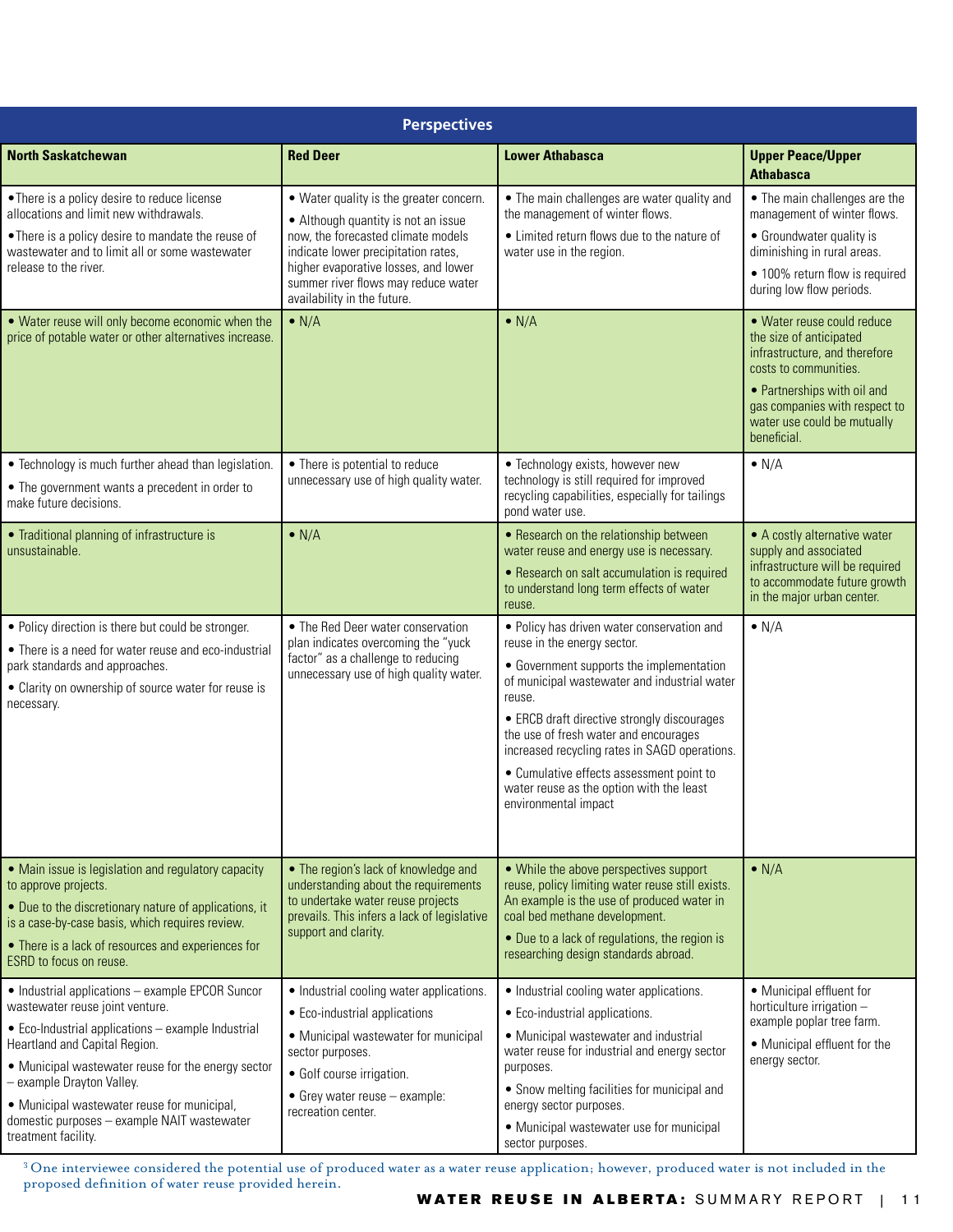#### **Acknowledgement & Thanks**

The following were responsible for this report:

#### **Sustainable and Regional Development Committee**

Dr. Mike Mahon – *Chair*, President and Vice-Chancellor, University of Lethbridge Mr. Kim McConnell – *Vice-Chair*, Founder, AdFarm Mr. Craig Armstrong – President and Chief Executive Officer, Millar Western Forest Products Ltd. Mr. Subhash Karkhanis – Retired Mining Executive Mr. Larry Kaumeyer – Vice-President, Business Development, Aecon Group Inc. Mr. Bern Kotelko – President, Highland Feeders Limited Ms. Janet Plante – Chief Executive Officer, Blue Collar Consulting Inc. Mr. Trevenen (Trev) Ruberry – Co-Owner and Vice-President, Western Sky Management Inc. Mr. Bob Tarleck – Immediate-Past Mayor, City of Lethbridge Mr. Al Ward – President and Chief Operating Officer, Alberta-Pacific Forest Industries Inc.

#### **Project Team**

Robert Fernandez – AEDA Judy Eng-Hum – AEDA Cristina Cernucan – AEDA

#### **Consultants**

Kim Sturgess – WaterSMART Solutions Ltd. Angela Alambets – WaterSMART Solutions Ltd.

#### **Alberta Economic Development Authority would also like to thank the following for their contributions to this document:**

Andy Ridge – Director, Environment and Sustainable Resource Development, Government of Alberta Toby Schneider – Executive Director, Enterprise and Advanced Education, Government of Alberta Water for Life Cross Ministry Team

#### **Disclaimer**

This report was prepared by Alberta Economic Development Authority (AEDA). Neither AEDA nor any of its employees, makes any warranty, express or implied, or assumes any legal liability or responsibility for the accuracy, completeness, or usefulness of any information, apparatus, product, or process disclosed, or represents that its use would not infringe privately owned rights. Reference herein to any specific commercial product, process, or service by trade name, trademark, manufacturer, or otherwise, does not necessarily constitute or imply its endorsement, recommendation, or favouring by AEDA.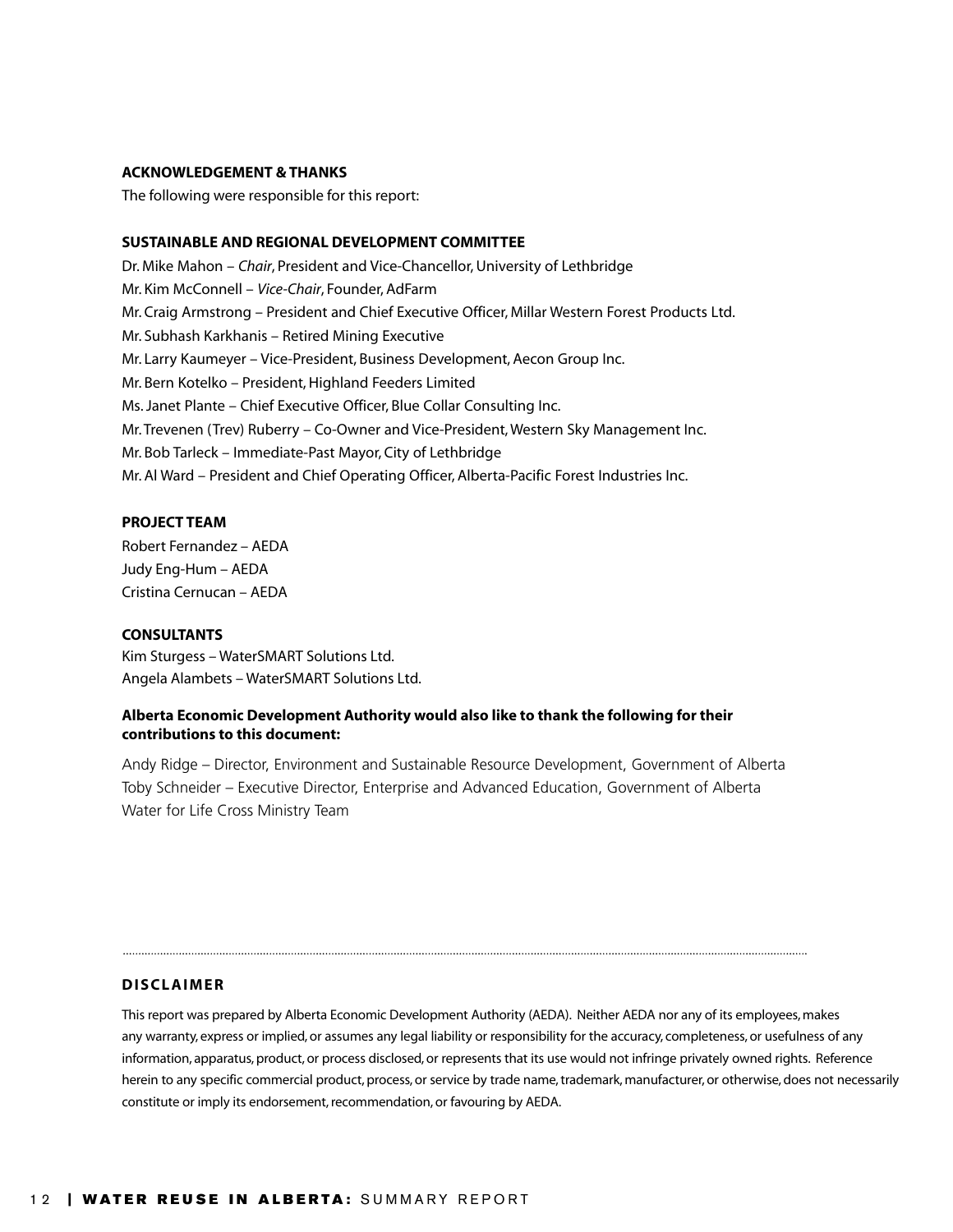"Albertans must become leaders at using water more effectively and efficiently, and will use and reuse water wisely and responsibly."

– Water for Life: Alberta's Strategy for Sustainability

W a t e r R e u m a l b e r a t a i n a r y R e p o r a r y R e p o r t a i d a r y r y r y R e p o r t i n a